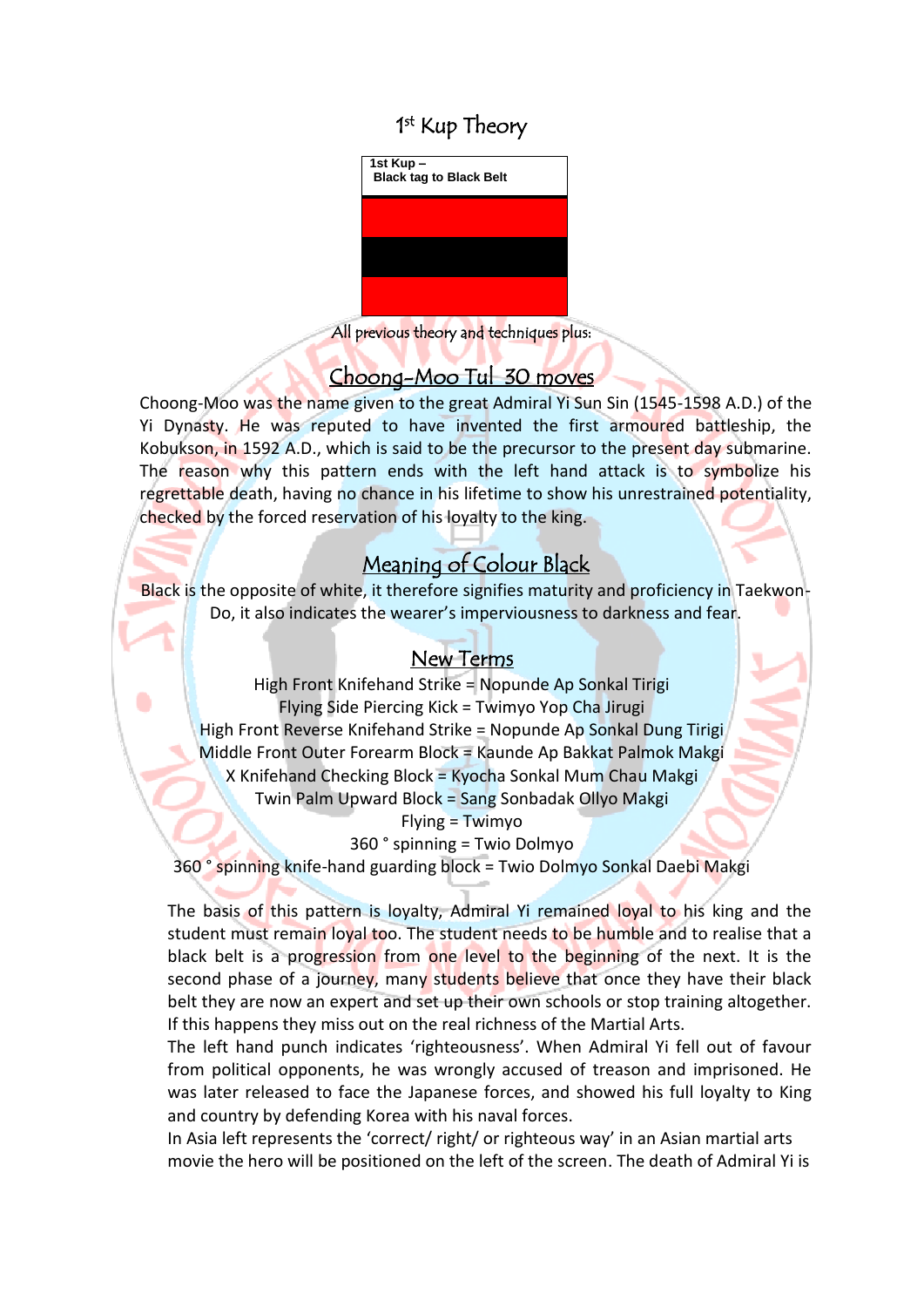described as regrettable because he died serving his King having never received an official pardon to clear his name from the false accusations of treason.

### TENETS & MEANINGS

#### **EXPLANATION OF TENETS**

Needless to say, the success or failure of Taekwon-Do training depends largely on how one observes and implements the tenets of Taekwon-Do, which should serve as a guide for all serious students of the art.

#### **COURTESY (Ye Ui)**

It can be said that courtesy is an unwritten regulation prescribed by ancient teachers of philosophy as a means to enlighten human beings while maintaining a harmonious society. It can be further be as an ultimate criterion required of a mortal.

Taekwon-Do students should attempt to practice the following elements of courtesy to build up their noble character and to conduct the training in an orderly manner as well.

- 1) To promote the spirit of mutual concessions
- 2) To be ashamed of one's vices, and to contempt those of others
- 3) To be polite to one another
- 4) To encourage the sense of justice and humanity
- 5) To distinguish instructor from student, senior from junior, and elder from younger
- 6) To behave oneself according to etiquette
- 7) To respect others' possessions
- 8) To handle matters with fairness and sincerity
- 9) To refrain from giving or accepting a gift when in doubt

### **INTEGRITY (Yom Chi)**

In Taekwon-Do, the word integrity assumes a looser definition than the one usually presented in Webster's dictionary. One must be able to define right and wrong and have a conscience, if wrong, to feel guilt. Listed are some examples where integrity is lacking:

1) The instructor who misrepresents himself and his art by presenting improper techniques to his students because of a lack of knowledge or apathy.

2) The student who misrepresents himself by "fixing" breaking materials before demonstrations.

3) The instructor who camouflages bad technique with luxurious training halls and false flattery to his students.

- 4) The student who requests ranks from an instructor, or attempts to purchase it.
- 5) The student who gains rank for ego purposes or the feeling of power.
- 6) The instructor who teaches and promotes his art for materialistic gains.

7) The students whose actions do not live up to his words.

8) The student who feels ashamed to seek opinions from his juniors.

#### **PERSEVERANCE (In Nae)**

There is an old Oriental saying, "Patience leads to virtue or merit, One can make a peaceful home by being patient for 100 times." Certainly happiness and prosperity are most likely brought to the patient person. To achieve something, whether it is a higher degree or the perfection or a technique, one must set his goal, then constantly persevere. Robert Bruce learned his lesson of perseverance from the persistent efforts of a lowly spider. It was this